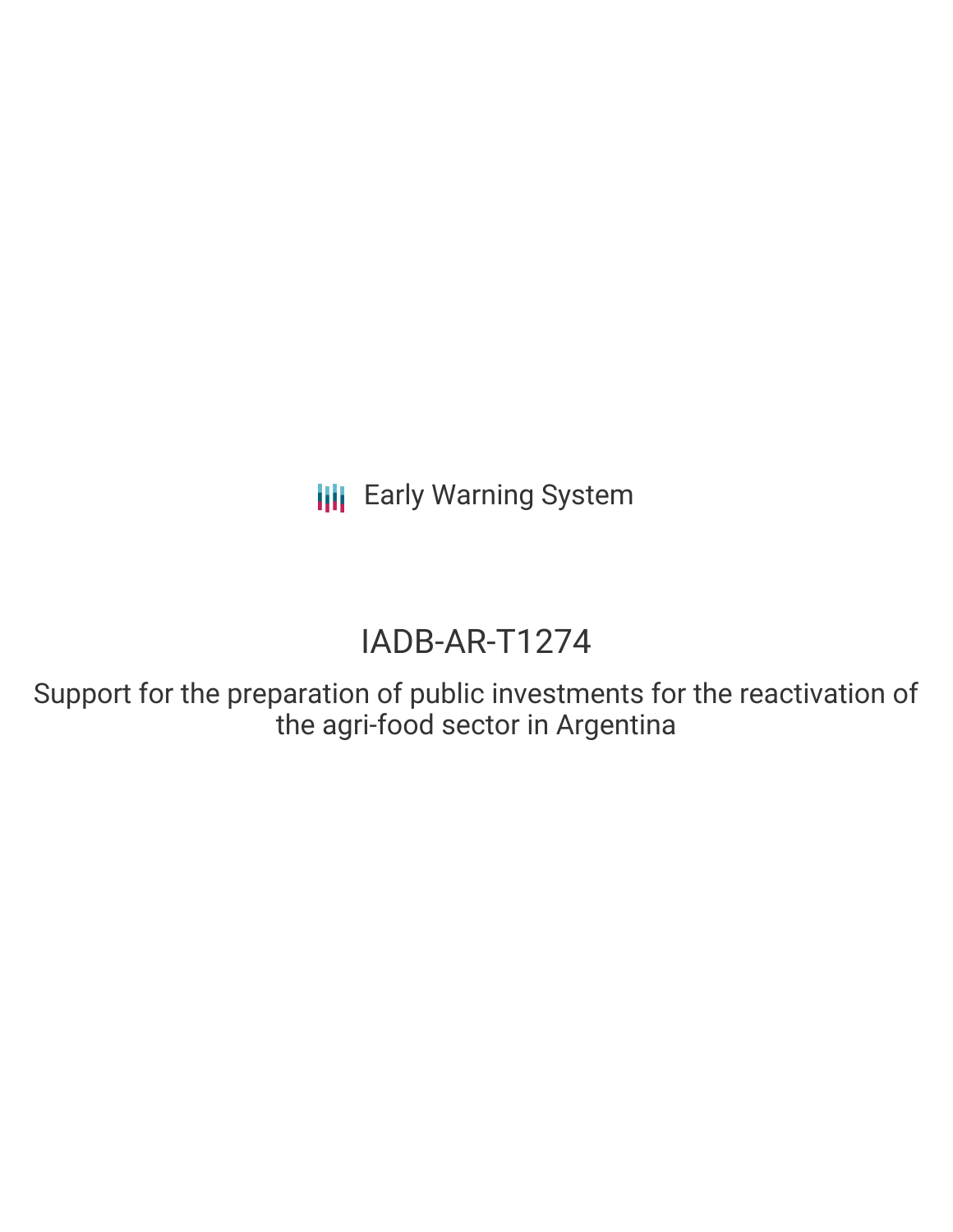

#### Early Warning System Support for the preparation of public investments for the reactivation of the agri-food sector in Argentina IADB-AR-T1274

#### **Quick Facts**

| <b>Countries</b>               | Argentina                                       |
|--------------------------------|-------------------------------------------------|
| <b>Financial Institutions</b>  | Inter-American Development Bank (IADB)          |
| <b>Status</b>                  | Proposed                                        |
| <b>Bank Risk Rating</b>        | U                                               |
| <b>Borrower</b>                | Government of Argentina                         |
| <b>Sectors</b>                 | Agriculture and Forestry, Technical Cooperation |
| <b>Investment Type(s)</b>      | <b>Advisory Services</b>                        |
| <b>Investment Amount (USD)</b> | \$0.30 million                                  |
| <b>Project Cost (USD)</b>      | \$0.30 million                                  |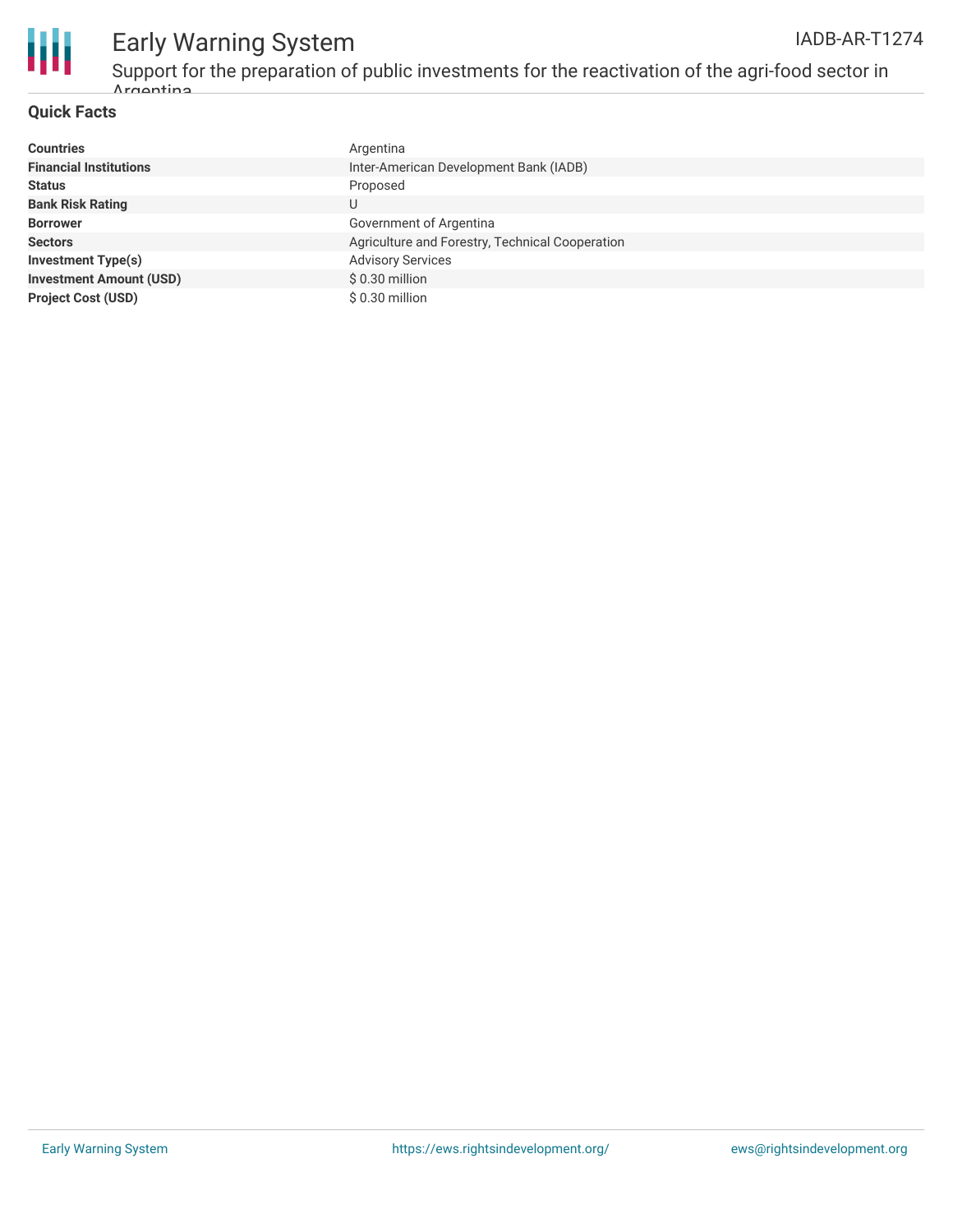

#### Early Warning System Support for the preparation of public investments for the reactivation of the agri-food sector in Argentina IADB-AR-T1274

## **Project Description**

According to the Bank´s website, this Technical Cooperation (TC) has the general objective of supporting the Argentine government for the preparation of investments linked to food chains, in the areas of technological modernization, productivity improvement, environmental sustainability, responses to climate change, international trade and use natural resource strategy.

The TC is aligned with the 2025 Vision of the IDB Group as it is the reactivation of the agricultural sector for sustainable and inclusive economic growth, in a country like Argentina where the sector contributes considerably to GDP and exports, in addition to playing a fundamental role for the environmental sustainability. The TC is consistent with the Second Update of the Institutional Strategy 2020-2023 (AB-3190-2), since it is aligned with the challenge of developing productivity and innovation, through support for the productive and sustainable development of the agricultural sector, and with the cross-cutting theme of climate change and environmental sustainability, through the key focus on climate change mitigation and the promotion of environmentally sustainable production throughout the sector. The TC is also consistent with the IDB Group Strategy with Argentina 2021-2023 (GN-3051), since it contributes to the second strategic pillar of economic recovery.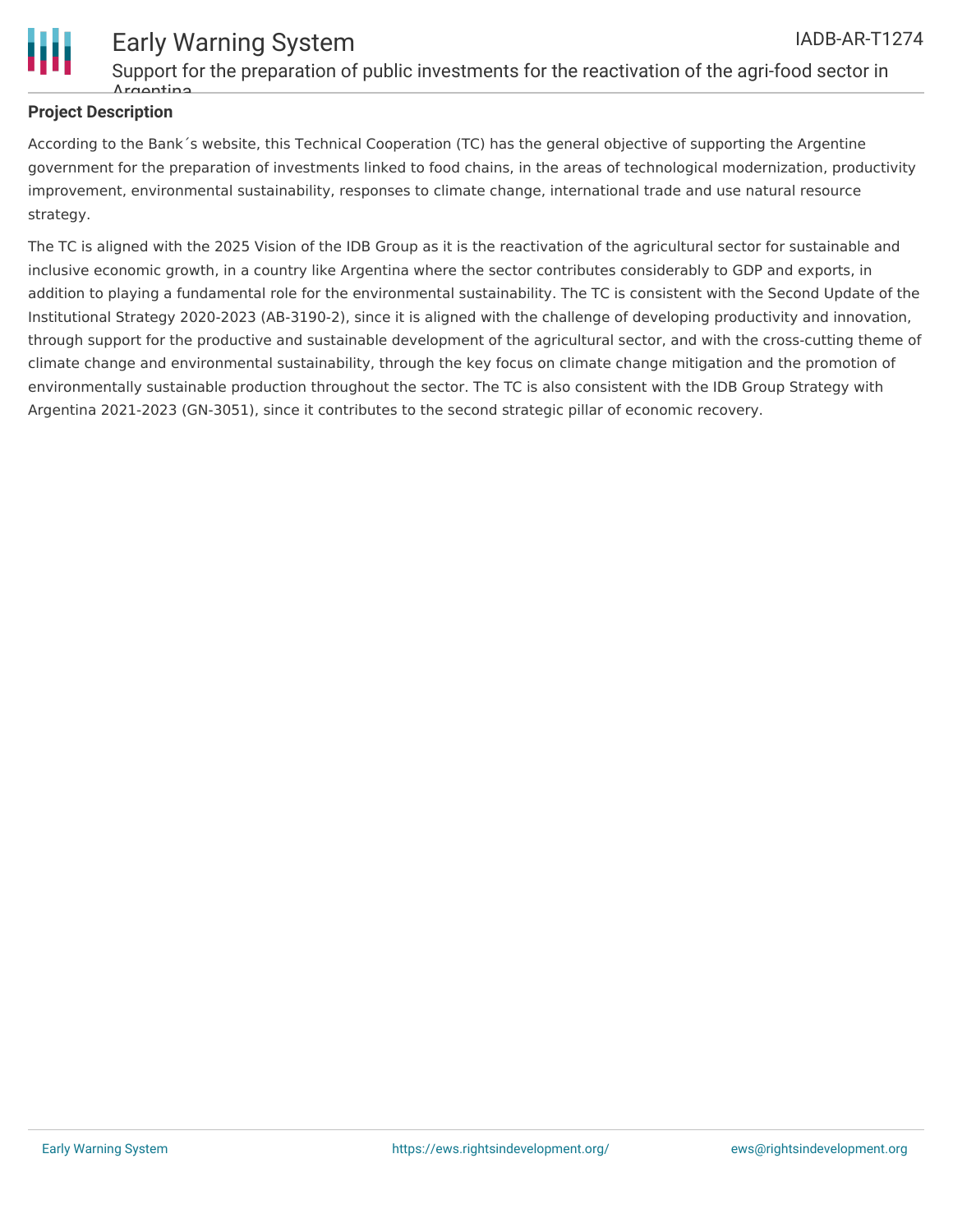

# Early Warning System

Support for the preparation of public investments for the reactivation of the agri-food sector in Argentina

#### **Investment Description**

• Inter-American Development Bank (IADB)

The description of investment type was not available at the time of the snapshot.